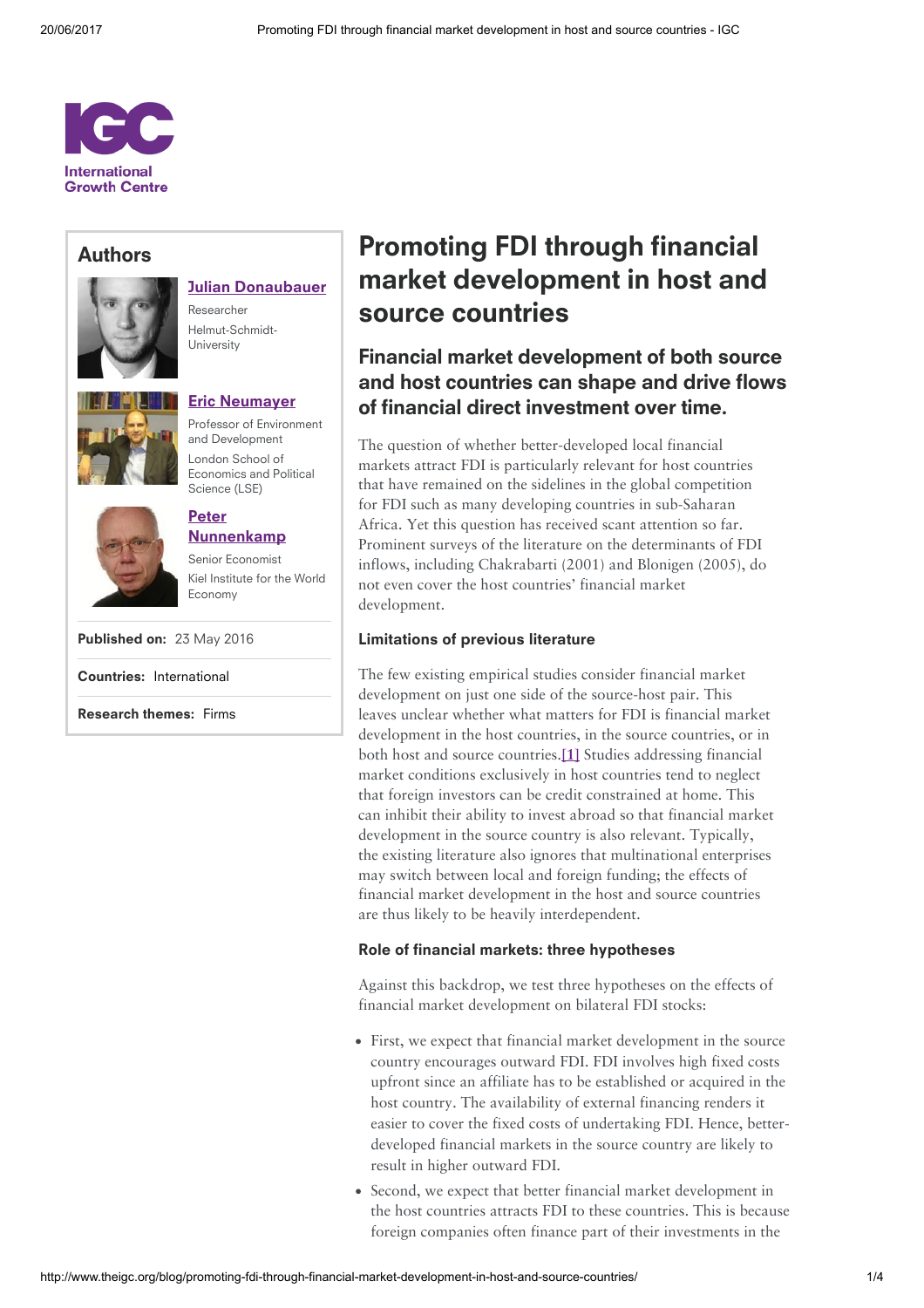host country. Local financing, for instance, serves as a hedging device against exchange rate fluctuations. Well-functioning financial markets in the host countries do not only reduce the costs of external finance for firms, they may also facilitate interactions between foreign and local firms and help foreign investors overcome informational asymmetries by sharing local knowledge on risks and market opportunities.

Third, we expect the effects of financial market development in the host country on bilateral FDI to depend on financial market development in the source country. Specifically, less developed financial markets in the host country may discourage FDI primarily from source countries with relatively weak financial markets, whereas FDI from source countries with highly developed financial markets may be hardly affected.[2]



Chinese ships, in Monrovia, Liberia

#### Image source: Stefan [Jürgensen](https://www.flickr.com/photos/94039982@N00/)

We estimate gravity-type models to assess the effects of financial market development in the host and source countries on bilateral FDI stocks simultaneously, allowing for the effect of financial market development in one country of the countrypair to be conditioned by financial market development in the other country. In contrast to the existing literature, we use a composite index, based on a comprehensive set of financial indicators, to capture the stability, depth, and efficiency of financial systems as well as access to finance. Our analysis covers a larger and more globally representative sample compared to existing studies, comprising 43 (traditional and non-traditional) source countries and 137 host countries over the period 2001-2012.

### Empirical findings

Our baseline estimations for the full sample of host countries include both developing and developed economies. Here, we find strong empirical support for the first and second hypothesis: bilateral FDI increases when financial markets are more developed in both the host and source country. Moreover, it appears from these estimations that financial market development in both countries of a pair plays a similarly important role. A one standard deviation improvement in financial market development in host and source countries is predicted to increase bilateral FDI stocks by 8.7% and 7.8%, respectively. For the full sample we find no compelling evidence that financial market development in source and host countries depends on each other as hypothesised above.

However, it would be premature to conclude that better developed financial markets in the source country of a pair are neither complements nor substitutes for less developed financial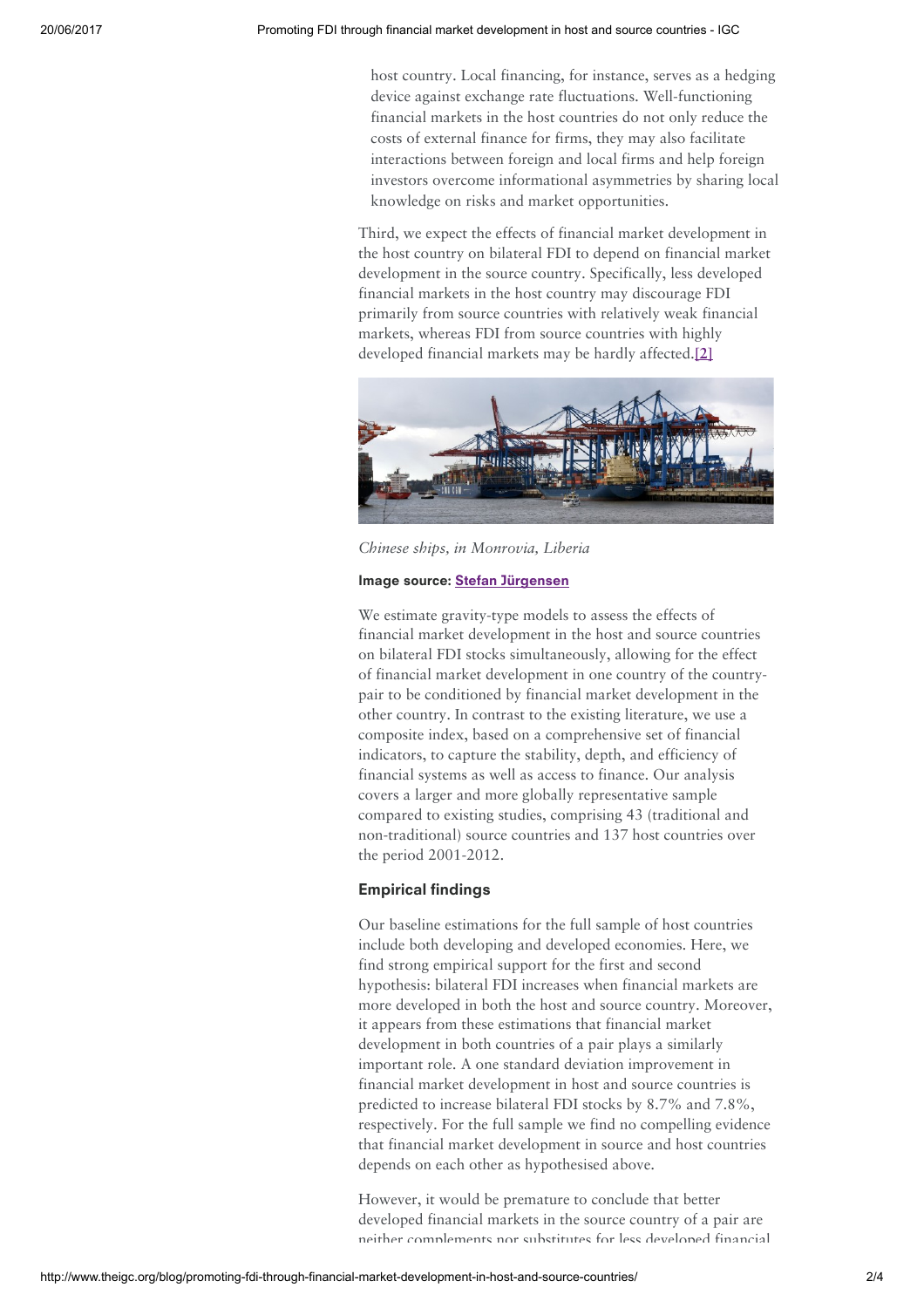#### 20/06/2017 Promoting FDI through financial market development in host and source countries - IGC

neither complements nor substitutes for less developed financial markets in the host country. We do find evidence for a conditional relationship if we restrict the analysis to developing host countries. As noted, the question of whether better developed local financial markets help attract FDI is particularly relevant for host countries that have remained on the sidelines in the global competition for FDI. At the same time, it is mainly in developing countries where financial market conditions are often deficient so that there exists greater potential to reform financial markets and, thereby, attract higher FDI.

Indeed, the effects of financial market development in developing host countries are stronger than those for the full sample in the baseline estimations. Surprisingly perhaps, this applies not only to financial market development in the host country but also to that in the source country. Furthermore, we find that financial market development in the developing host country and financial market development in the FDI source country function as substitutes for each other. Figure 1 plots the effect that a one unit change in financial market development in host countries, which is approximately equal to its standard deviation, has on bilateral FDI stocks across the relevant range of financial market development in source countries.

## Figure 1. The conditional effect of financial market development (Pseudo-Poisson one-step regression).



At very low levels of financial market development in source countries, the effect of improving financial market development in host countries is very large at about 75% (but with a wide 95% confidence interval around it). Considering actually observed financial market development in source countries, the vast majority of observations are in a range where the effect is well below 50%. At very high levels of financial market development in source countries the effect becomes practically zero and statistically insignificant.

#### Implications for developing countries

Our finding of conditional effects has ambiguous implications for developing host countries. On the one hand, it suggests that poor financial market development in developing host countries can be compensated for by highly developed financial markets in the FDI source countries. Clearly, given that financial